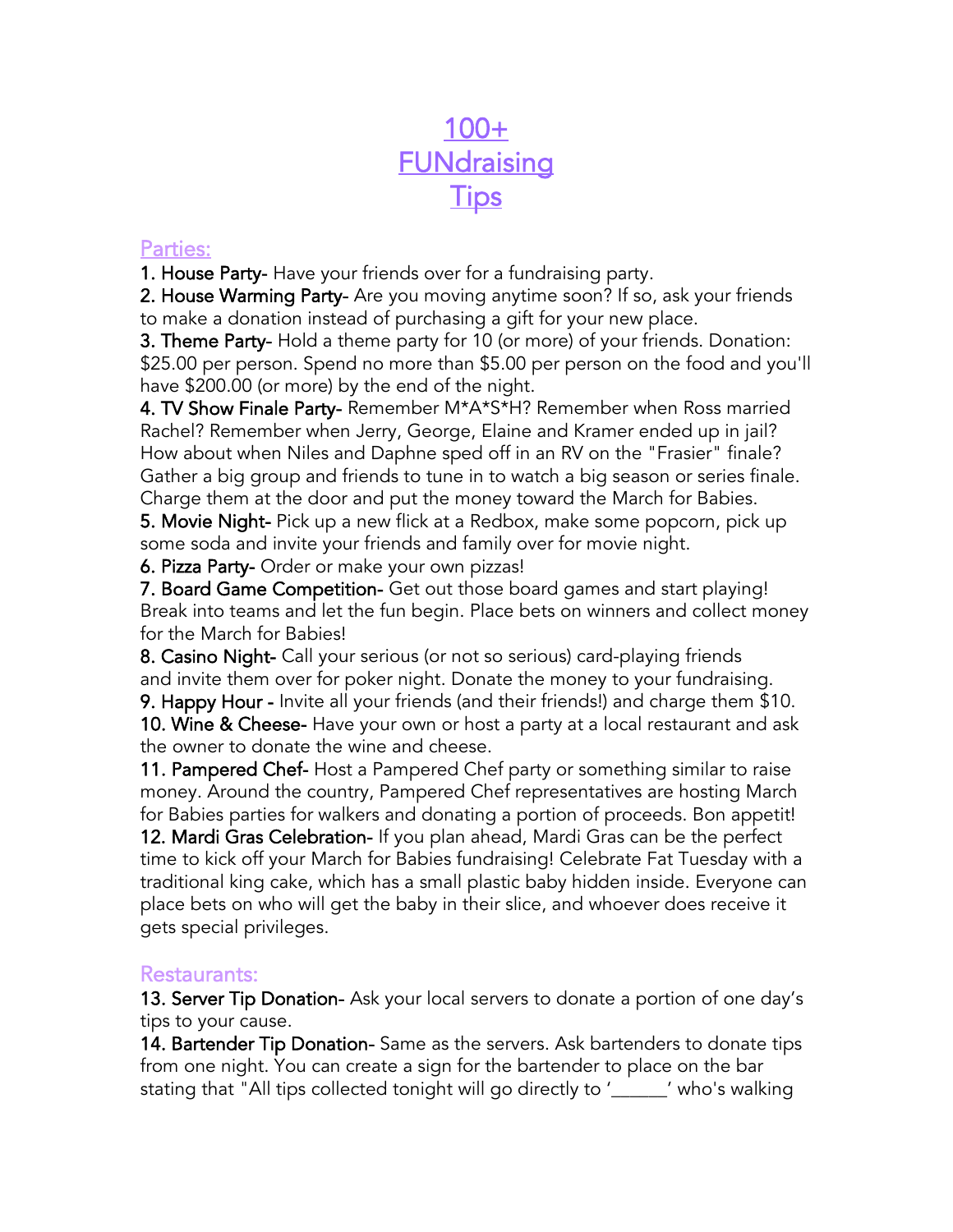to raise money for healthy babies." If the patrons see that sign they may be willing to dig a little deeper in their pocket!

15. Money Jar- Ask your local restaurants to place a money jar at the front of the restaurant. Check with the restaurant manager. They may be willing to place the jar in a high traffic area so lots of patrons can see it.

16. Restaurant Night- A lot of chain restaurants will let you hold an event there, and give 10% of the proceeds from the night to your cause.

### Sports:

17. Sports Tournament- If you enjoy competition, sports, and fun, organize a tournament in your area. If you have a basketball hoop or large yard, it can even be at your own home! Have friends organize teams and pay an entry fee to donate to the March for Babies. It's a great way to get exercise, help an organization, and spend time with friends!

18. Wii Tournament- If sports are more your style, have a Wii Sports Tournament instead! This can even be held in your office.

19. Bowling for Babies- Plan a fun night of bowling at your local lanes. Ask the owner to waive the cost of bowling and/or shoe rental and you can collect that money and turn it into fundraising.

### Sales:

20. Garage Sale- Know all that stuff that's been hanging out in your garage, attic, or basement? Gather it up and ask your friends to do the same. Put it in your front yard and sell, sell, sell! Put all the money you make toward your fundraising!

21. Bake Sale- Whip up some delicious baked goods and hold a bake sale, just like you did when you were younger! You can even have it in conjunction with your garage sale.

22. EBay Auction- Remember the garage sale idea? How about rounding up the goods from your friends and putting it all in EBay.com to be auctioned off?

23. Used Book Sale- Everyone has books that are sitting on shelves or in boxes collecting dust. Ask your friends, family and neighbors to donate whatever they've got and set up a little weekend book sale in your front yard. Put up some signs so people will know where the money is going. Once they know that they may even give you more money!

24. Door-to-Door- You may not have any Girl Scout Cookies to sell, but see what else you can come up with! Candy is a good idea since you can buy it cheap in bulk from your local wholesale store.

25. Raffle- Create an incentive for people to donate money by holding a raffle for fun giveaways. Give each donor a chance to win for every \$25 they donate. See what you can get donated or make yourself for the raffle! Some suggestions are: movie tickets, restaurant vouchers, an extra pair of season tickets, a weekend at your vacation home, dinner cooked by you, gift baskets, or gift certificates.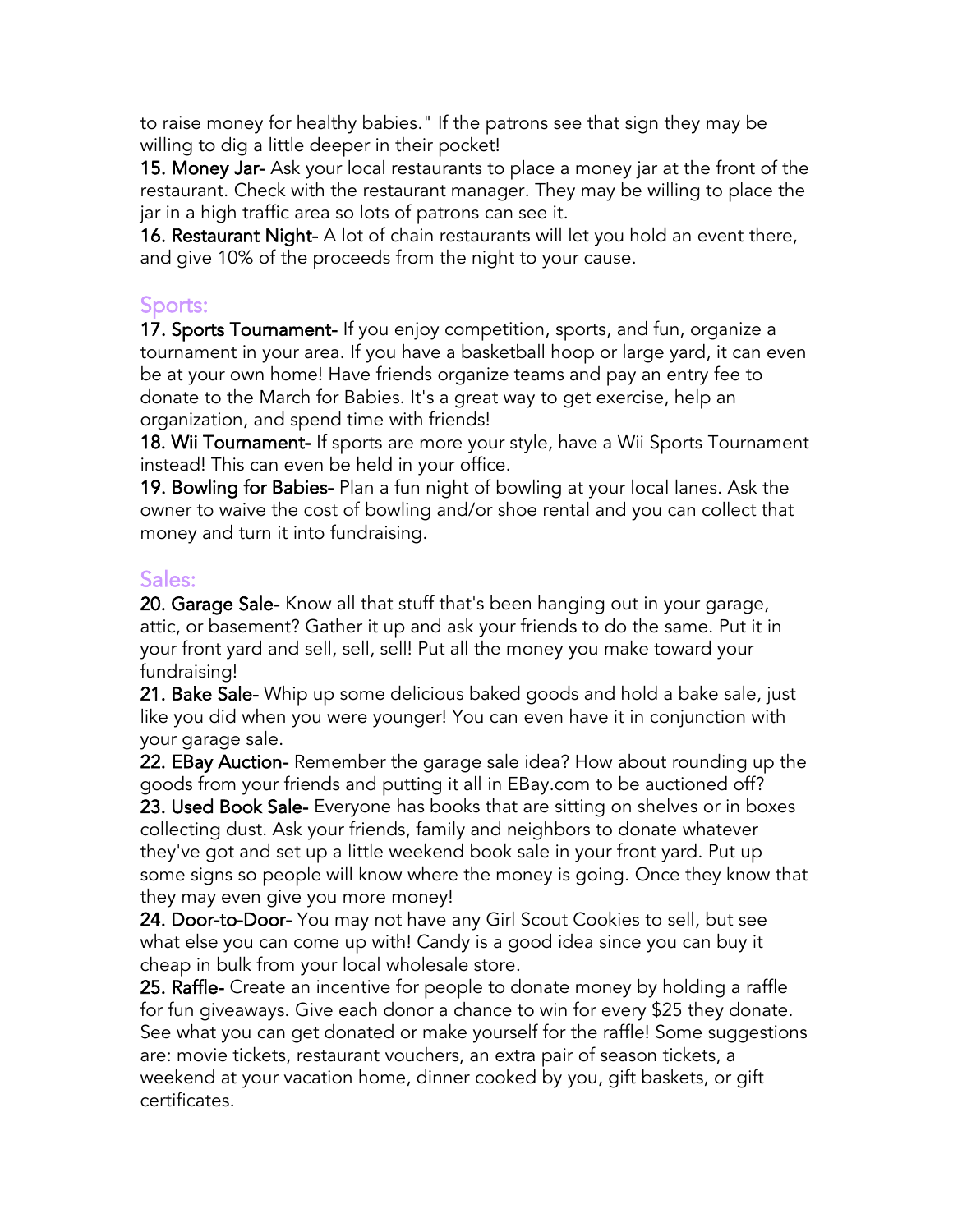26. Silent Auction- Silent Auctions can be a big hit! Ask companies to donate gift certificates, tickets, or other merchandise and use them for this fundraiser. 27. Love for Babies- February is a fantastic month to kick start your fundraising for March for Babies. Something as easy as selling candy grams, baked goods, or colorful carnations can be a simple fundraiser. Adding a mission fact about heart defects to a Valentine heart-shaped lollipop can have a dual purpose – not only are you raising money, but spreading awareness for a cause you love. 28. Baby Bazaar- Contact different vendors to come to one place, set up their things, and allow people to shop! Vendors can include your friends who sell homemade products such as baby clothes and diaper bags, or could be companies like Tupperware. Each vendor pays a "booth fee" and 10% of the sales for each vendor goes to the March for Babies.

#### Entertainment:

29. Set the Stakes High- What are you willing to do if you reach your goal? Dye your hair purple? Perform a heartfelt rendition of "Don't Stop Believing" in public? If you promise something interesting, people will pay to see it! 30. Karaoke Night- This is a fun one! Who cares if you can't carry a tune? Spend a Friday night at a Karaoke Bar and sing your heart out! Have the announcer tell the crowd that you're singing for donations! One neat idea is to have all of your friends cash in their money for dimes ahead of time. Whenever someone sings the word "baby" in a song, you have to give 10 cents to the March of Dimes! 31. Talent Night- Do you have a little piano bar in your neighborhood and a talented piano playing friend? Ask the owner to let you bring some friends in one night for a cocktail and piano night. Charge anyone who attends and let them know that it's a fundraising event for the March for Babies.

32. Benefit Concert- If you know any musicians or other performers, ask them to hold a benefit concert. Tell people that their admission ticket is a check made out to the March for Babies.

33. Trivia Night- Hold your fundraiser at a local church, gymnasium, or restaurant.

### Kids:

34. Family Fashion Show- With a bit of organization, you can have your own fashion show! Have the children of walkers on your team be models. Clothing distributers and stores can pay a fee to have their clothes worn by the kids and attendees pay an admission fee.

32.

35. Mow-a-Thon- Get your kids involved in this weekend activity. Check ahead of time with all your neighbors and ask them if you can mow their lawn for a donation.

36. Stroller Races- Set up an obstacle course and race around it with baby strollers. If your baby doll falls out of the stroller, you lose! Even adults can have fun with this one!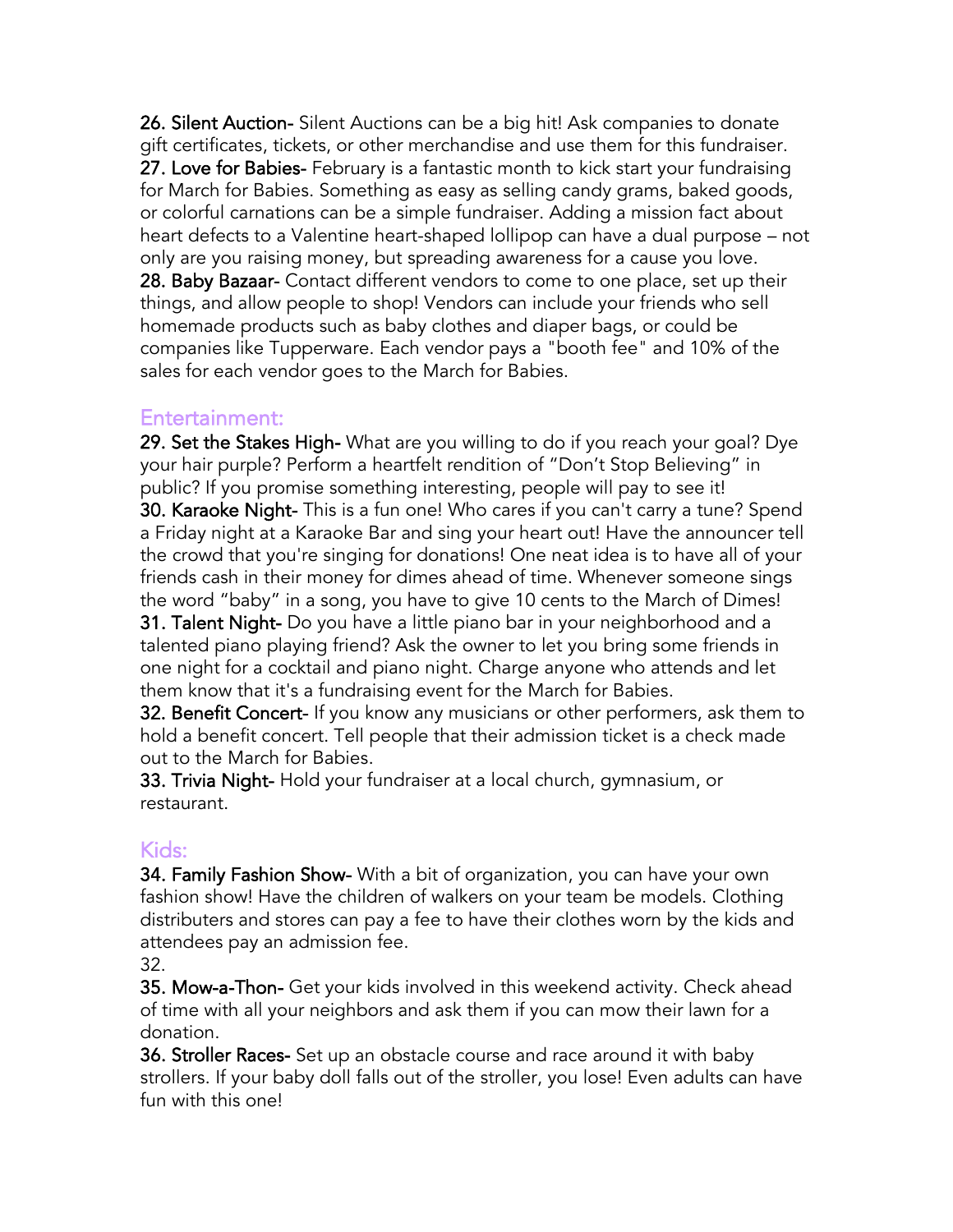37. Student Fundraising- If you're a teacher, get your students to help you fundraise. It will be a great learning experience, and kids are also incredibly creative and cute!

38. Other Parents- If your kids play on soccer leagues or any other sports teams, distribute brochures to the other parents at the event.

### Office & Work:

39. Office Fundraising Challenge- Speak with everyone in your office and get them to challenge each other to raise the highest amount. Give the "winner" a prize like some movie passes or a gift certificate to dinner?

36. Business Cards- Print up some inexpensive business cards (you can even do it on your own computer). Have all the pertinent information on the card including your name, name of the event, and your address (or PO Box #). Hand these out to everyone your meet!

40. Meet the Press- Does your company distribute a newsletter? Does your company have interoffice e-mail? Take advantage of these! It's a perfect way to get the word out.

41. Company Vacation Days- Ask your boss or human resources director if they can swap one of your vacation days for a day's pay that you can put toward the March for Babies

42. Blue Jeans for Babies- Ask your company if you can sell Blue Jeans for Babies cutouts from the March of Dimes. For the privilege of dressing down, employees donate money to your walk.

43. Computer Screen Savers- Create a March for Babies screensaver and send it to everyone in your company! A gentle reminder is a good reminder!

44. Purple Balloons- This is a wonderful visual to encourage people to donate. Whenever someone either donates or commits to walking in the March for Babies, they receive a purple Mylar balloon to display at their desk. You can consider selling the balloons for a certain price. These balloons will stay afloat for a long time and it gets really fun to see how many people are involved in the March for Babies!

# Arts & Crafts:

45. Art Auction- Find a local artist or ask a creative friend if they would donate a piece of art or some jewelry that you could auction off.

34. Craft Fair- See if you can find enough friends who craft to have them each make items to sell at a fair!

**46. Decorated Letters & Envelopes-** These can be very eye-catching and will stand out among your friends' bills and junk mail.

47. Be Crafty- Create bookmarks or other easy crafts to sell to people you know.

# Friendly Chores:

48. Baby Sit- Offer up your and/or your teenager's services and let your friends have a nice, quiet night out of the house!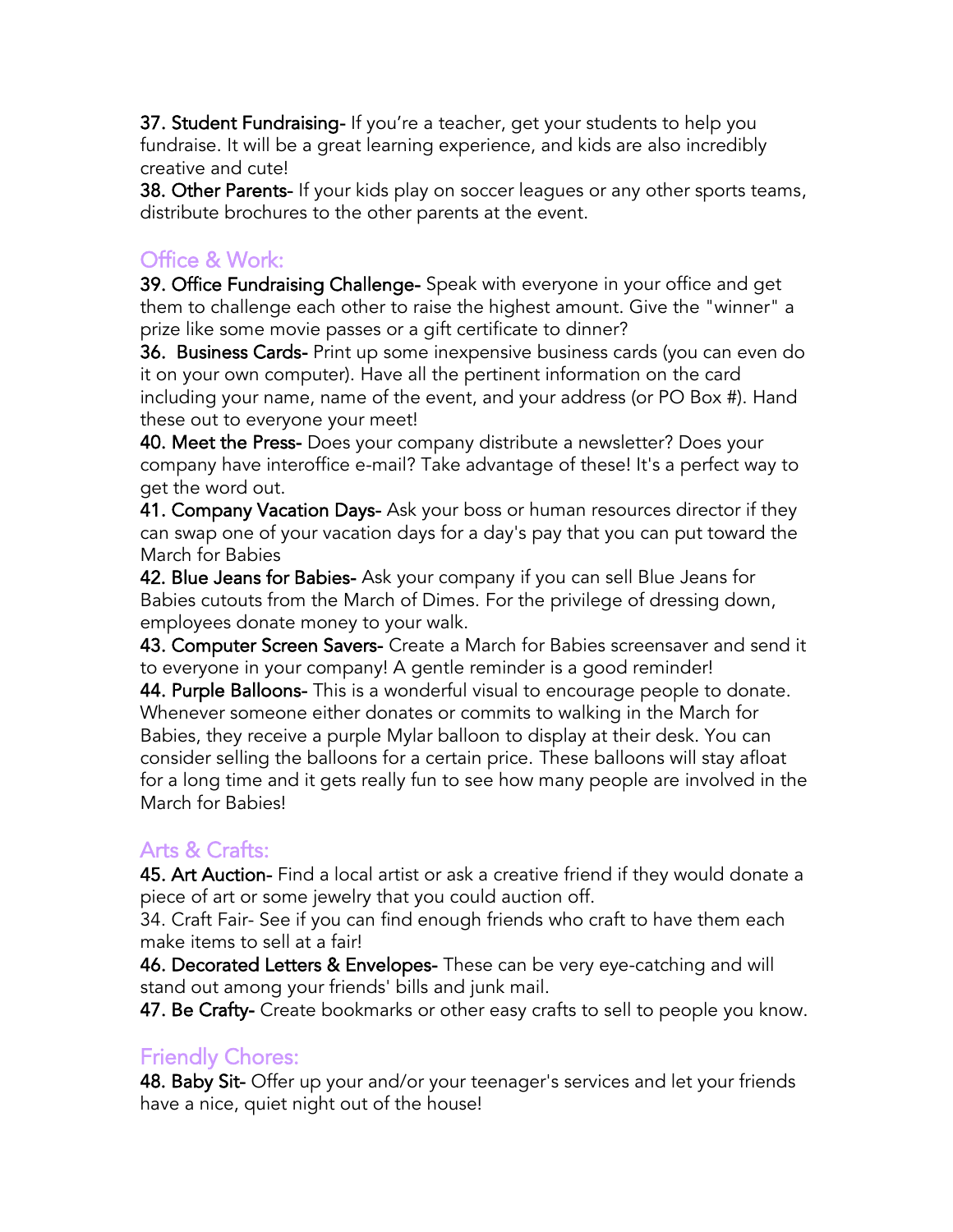49. Pet Sit- Are your neighbors going away and they don't want to leave "Spot" at the boarding facility? Charge them what they would have had to pay at the facility!

50. House Sit- Friends going out of town for a while? Maybe they need a warm body to stay in their place in their absence!

51. Neighborhood Chores- Are you a Mr. or Ms. Fix-it? A lot of your neighbors would probably rather pay you than someone else. Place signs around your neighborhood or put flyers in mailboxes advertising your services (i.e. watering gardens, cleaning roof gutters, sweeping the driveway, fixing an easy plumbing problem, painting a room, etc.)

52. Errand Running- Offer to be your friends and coworkers personal assistant for a day (or maybe for just a few hours) in exchange for a large donation. Maybe \$250.00 or more!

53. Massages- For every contribution of \$100 offer a massage to the donor.

### Coins & Change:

54. Loose Change Box- Decorate little boxes or jars for your friends and family and have them place it on their dresser. At the end of the day they can drop their spare change in the box.

55. Personal Loose Change Box- Create your own Loose Change Box. Keep a box or jar near your door and every day put all your extra coins in it. It adds up! Or put it on your desk at work instead and see if others will join you.

56. Coin Wars- Bring out your competitive side! Host a Coin War at your office or have your child organize one at school. Each jar can represent a classroom, grade level, or department. Have everyone place money in jars other than their own. Whoever has the least amount of coins in their own jar wins a pizza party or some other fun prize!

### Local Support:

57. Local Business- Ask your doctor, dentist, therapist, veterinarian, or mechanic to make a check out to you instead of the other way around!

58. Travel Agency- Do you always make your travel plans through the same agency? Ask them to donate a travel voucher. You can auction it off at one of your parties.

59. Gym- Ask you gym to place a Make a Donation Jar at the front desk! Leave a stack of brochures at the counter, too.

60. Fitness Class- Have a stack of brochures with you when you go to your weekly Zumba or aerobics class and ask your instructor to make an announcement.

61. Hair Salon- Ask your barber or hairdresser to donate \$2.00 of every haircut they complete over one weekend.

62. Favorite Magazine- Call the editor of your favorite magazine and ask them to sponsor you on the walk. If you've subscribed to a particular magazine for a long time they may be willing to give something back to you.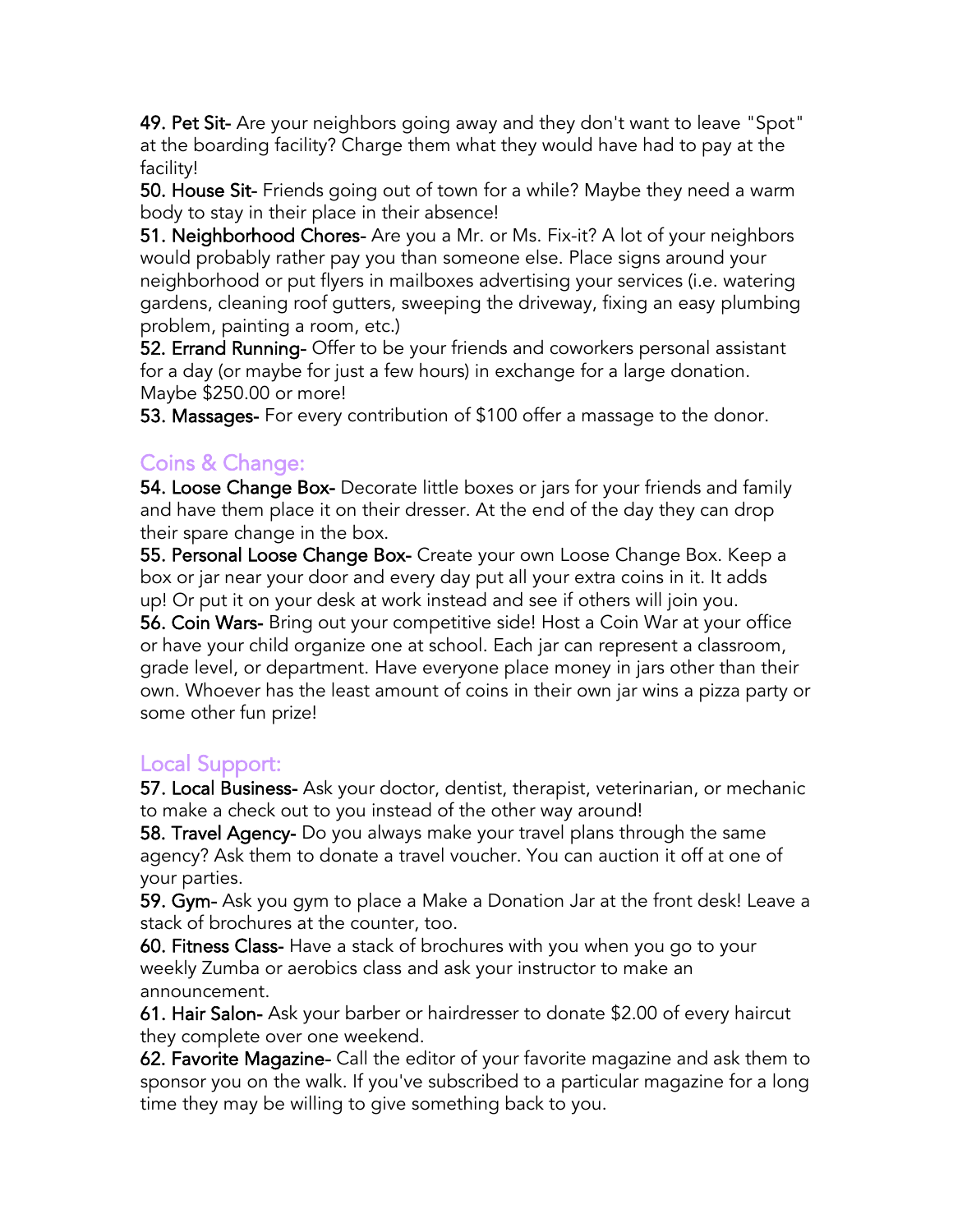63. Free Rent- Ask your landlord to donate one week or one month's rent to the cause!

64. Movie Theater- Ask your local movie theater to donate several movie tickets. Sell them and put the money toward your pledges.

65. Local Theater- Ask a local theater to donate a couple tickets to one of their plays or musicals and auction them off.

66. Tipping Jar- Ask local businesses to put a jar near the register or on their front counter. Tape of picture of your preemie or a picture from the March of Dimes and write a short explanation of why you're raising money. Have a stack of brochures nearby

67. Garden and Homes Tour- Check with a local historical society to see if they would sponsor a garden tour of one or several homes in your area. Promote the event in local newspapers.

68. Local Stores- Ask a local store manager what the hot selling item is these days and THEN ask them if they'd be willing to donate a % of the sales from that particular item to you.

69. Local Restaurant- Ask local restaurants to donate coupons or vouchers that you can raffle, auction, or use as incentives.

70. Clubs and Organizations- Send a solicitation letter to your local Lions Club, Rotary Club, Kiwanis, etc. They support individuals in their communities.

#### Awareness:

71. Local Newspaper- See if your local newspaper will feature you and your cause in an article. Make sure that you put in information about how people can contribute and have a photo ready to go!

72. Radio Station- Call your favorite radio station and ask them to make an announcement on the air. They may even interview you. Donations can be sent directly to you.

73. Church Bulletin- Place a notice in your Church bulletin letting the congregation know what you're up to!

74. Answering Machine- Change your answering machine and cell phone's messages to alert everyone who calls you that you're up to something special! Let them know that you need their support!

75. Return Address Labels- Print return address labels for your outgoing mail. Print something like, "I'm walking to raise money for healthy babies. Will you please donate to this wonderful cause?"

76. Signing your Correspondence- Get in the habit of signing your note cards and letters with your name AND "March for Babies Participant". You'll be surprised at how many people will ask you what that means.

77. Letter Writing- Write a letter to all of your family and friends explaining why you're walking for the March for Babies and ask them to donate.

78. Neighbor Letter Writing- Write to all your neighbors on your block (or in your building). Attach a letter stating why you're walking and ask them to make a donation. Deliver the letters personally.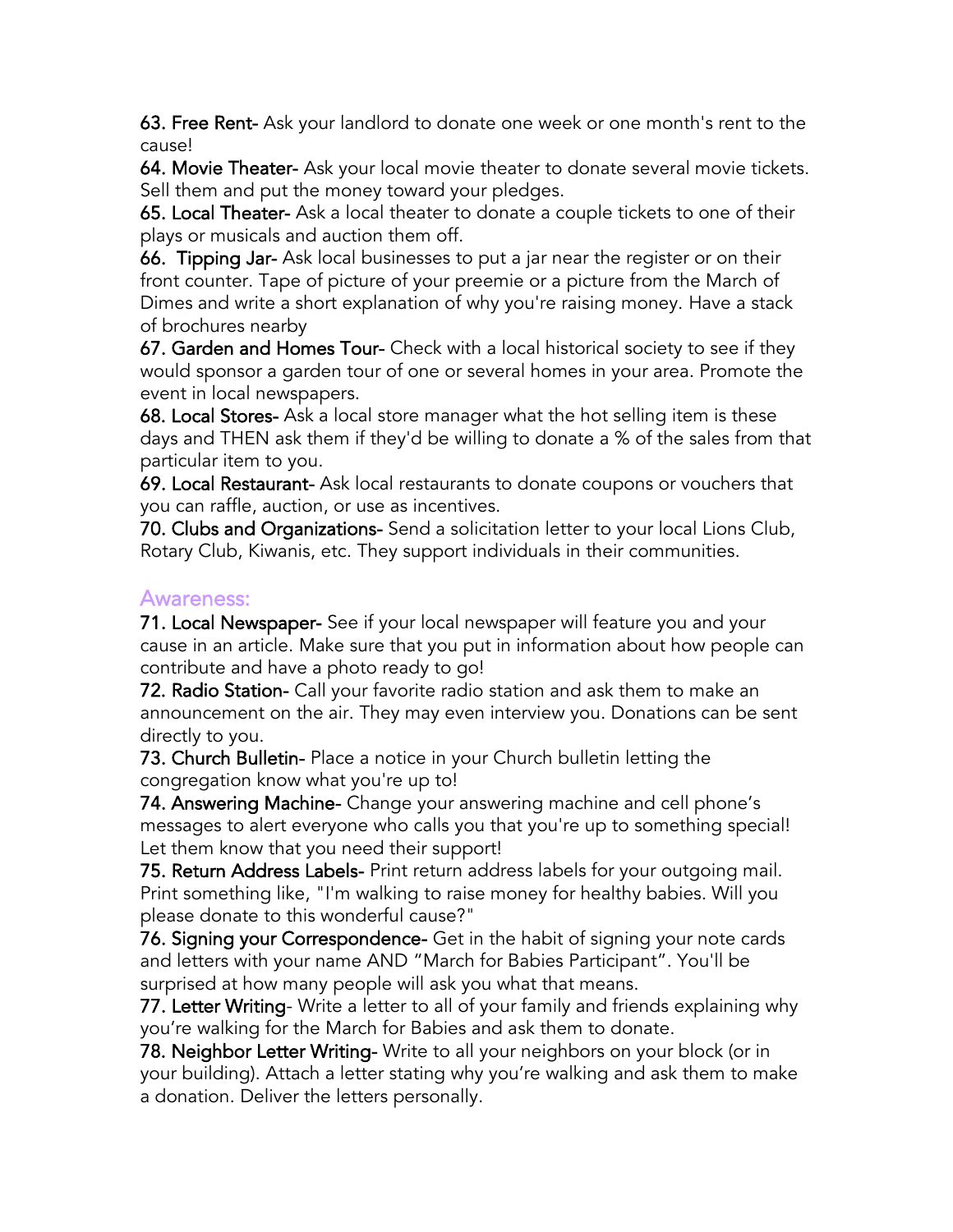79. In Memory Of- If you're walking in honor of a loved one, include a picture of you with your loved one in your letters, posters, and flyers.

80. Share Your Story- Tell your story and share about the walk. The more you talk about the hard work you're doing, the more people will share in that excitement and want to donate to you.

### Sponsorship:

81. Corporate Matching Gift- Ask your company to match the amount of pledges you receive from your fellow co-workers..

82. Corporate Sponsorship-Identify one or several large companies and contact them directly. They may be willing to sponsor you completely.

83. Company Grants- Find out if your company offers grants to employees who volunteer their time for charitable causes. If so, you can volunteer your time with March of Dimes and get paid grant money (donations!) for the work.

84. Beneficiaries- Get to know them well. You'll be asked where the money is going and it will be very impressive to a potential donor if you're able to speak eloquently about it.

# College:

85. Universities and Colleges- Contact your local schools and ask if you can put an advertisement in their school newsletter asking for donations. Some of the organizations may even invite you to make a short presentation.

86. Fraternities and Sororities- Contact the National Chapter of your college Fraternity or Sorority and ask them to make a donation.

87. Alumni Organizations- Call your own college or university and ask them to place an ad in the alumni newsletter asking for donations.

# Online:

88. Email- Send an email asking for support to *everyone* in your address book! 89. Animated e-card- Add some fun to the messages you send asking your friends to donate. Log in and click the "Send Animated E-cards" button to create your own personalized, animated e-card. The card includes a link back to your March for Babies personal page.

90. Email Signature- Customize your email signature with the March for Babies fundraising badge. Directions are at [www.MarchforBabies.org.](http://www.marchforbabies.org/)

91. Blog- Set up a blog talking about your baby. Often your family and friends have heard some of your story, but many probably don't know much. If you are open to talking about your child's story, set up a blog on the March of Dimes site, www.shareyourstory.org, or any other website that you are comfortable with.

92. Fundraising with Facebook- Put your March for Babies personal fundraising link in your status update. People really rally around a tangible goal so try a message like "I am \$150 away from \$500. If 30 of my 200 friends each donate \$5, I'll reach my goal!" For extra pep, share with a link, video, or cute baby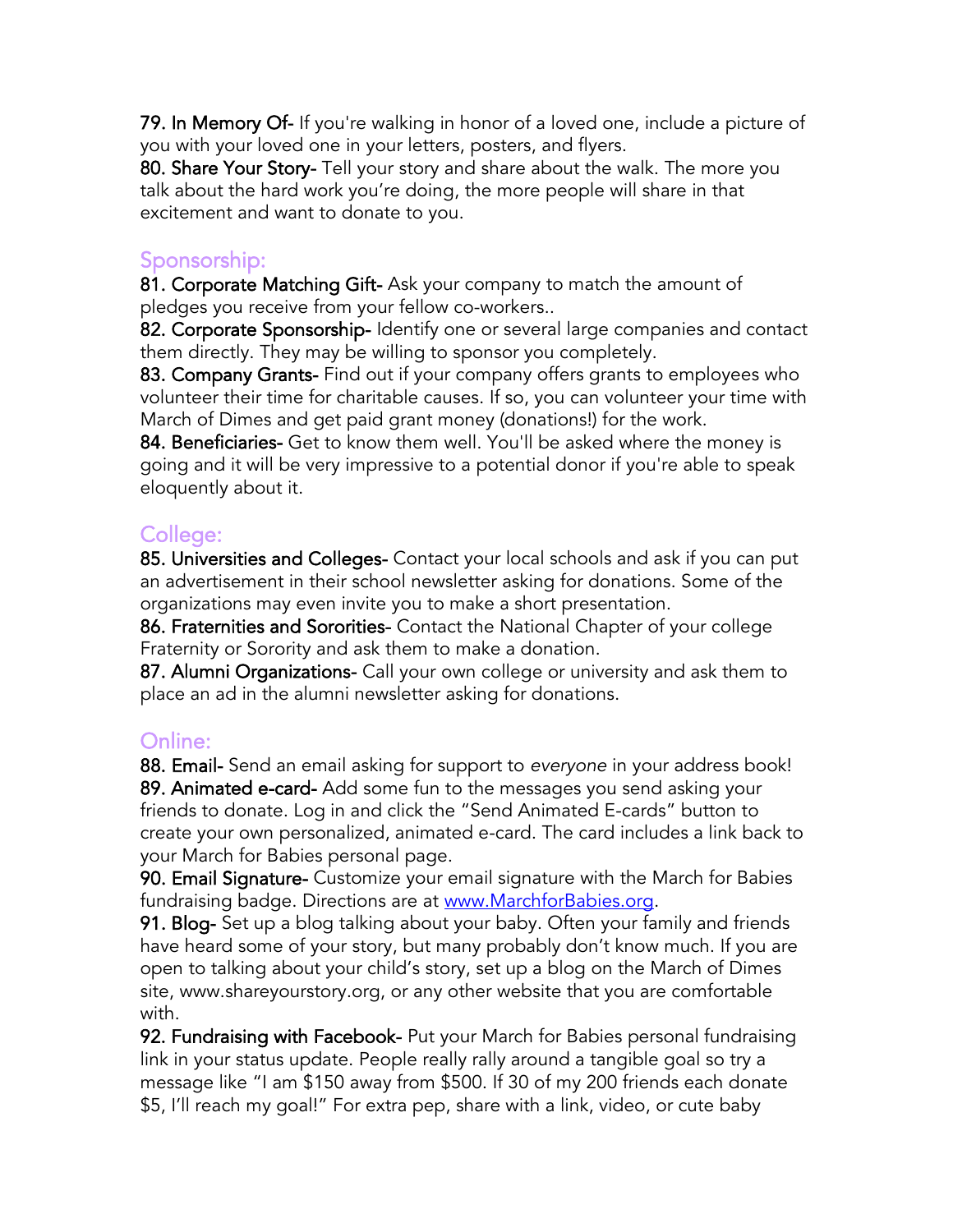photo! Or create a "Help Me Support Healthy Babies" event and invite all of your friends. Include your fundraising link and ask for donations.

93. Facebook App- If you're on Facebook, our campaign app may just give your campaign the push you need! [Add the App.](http://blog.marchforbabies.org/?p=625) The March for Babies Facebook application provides a dynamic badge for your profile and publishes a story each time you receive a donation. It's an excellent way to get the word out that you're helping the babies.

94. Mobile Apps- Fundraise on the go! Click on the graphic on the left side of your dashboard or go to the App Store/Marketplace to download the March for Babies iPhone or Android app; you can update your page, send e-mails and record donations anytime, anywhere. We've also optimized marchforbabies.org for smartphones so it automatically detects when you're visiting on your smartphone and makes it easy to see on a mobile device.

95. Twitter- Follow "@marchforbabies" so the tweets show on your timeline. Tweet about your fundraising or your team and ask your followers to help. Always include the link to your March for Babies personal page!

### Other:

96. Birthday Gift Pledge- Ask for only donations as gifts. This is a very simple way to raise money and it'll be a lot easier for your friends and family to write you a check instead of spending hours trying to shop for you!

97. Curse Jar- C'mon, everyone does it. Now they'll have to pay for it. Place a Curse Jar in your office and whenever someone slips up, they have to open up their wallet, grab a dollar and put it in the jar.

98. Incentives- Swap a temporary tattoo or other small item for a donation. Even something as small as this can be a fun incentive for people!

99. Shop to Help- Buy some items off the www.marchofdimes.comstore, like wristbands or mugs, and sell them at a profit to benefit your team. Or instead, you can give them as a thank you to top sponsors. It is a great reminder of the cause.

100. Contribute First-Lead the way by making your own donation.

101. Expand Your Team- The more people who walk and fundraise, the more money you raise! Recruit new friends and family to walk with you. Also be sure that everyone on your team registers online.

102. Reminders- In case you didn't receive an answer the first time you askedask again! Your potential donor may need a little coaxing.

103. Updates- Send updates on your fundraising. Maybe your family or friends will even pass it on to others!

104. Random Stranger- Ask someone you don't know for money- you never know what could happen!

105. Say Thanks- You can never thank your donors enough. Write a thank you note and specifically mention how much they give. This will translate into repeat donors. Donors also love a picture of your team at the event to make them feel part of what you have accomplished!